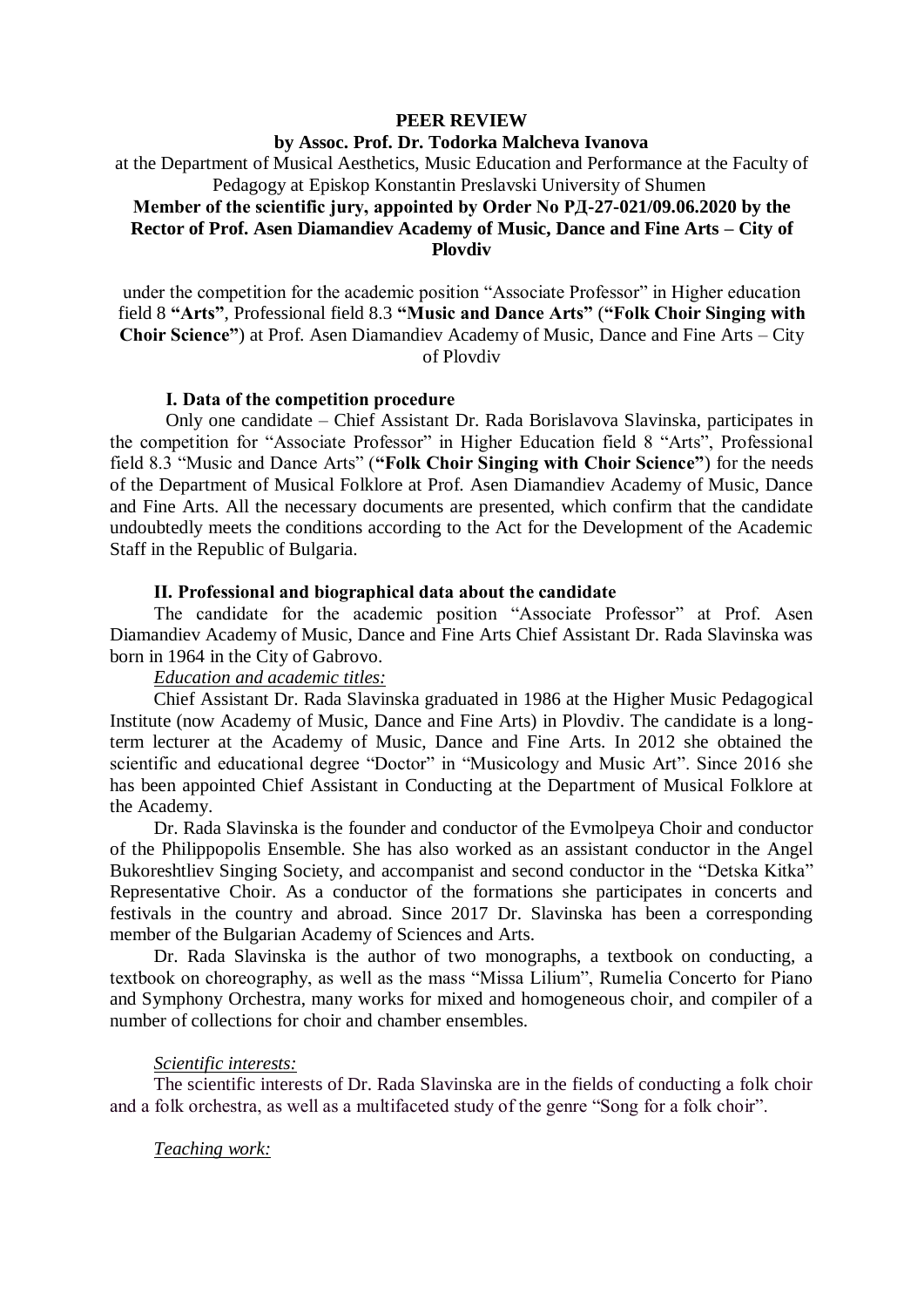Dr. Rada Slavinska teaches the following disciplines: Folk Choir and Folk Piano Orchestra Conducting, Singing in a Folk Choir and Scores Playing.

#### *Artistic and creative activity:*

1.Conductor of executive formations with diplomas and certificates.

2.Rich concert activity in the country and abroad.

3.Overseas tours and international festivals.

4.Author of choir performances and arrangements.

5.Choir meetings, productions, and concerts of educational choirs.

6.Compiler of song collections

#### **ІІІ. General description of the submitted materials in the competition**

In the competition for the academic position "Associate Professor" the candidate participates with production in the following areas:

*І. Scientific production:*

І.1. Monograph works – two, one of which is on the candidate's doctoral dissertation.

I.2. Conducting textbook.

I.3. A textbook on folk choir science.

I.4. Articles and reports – 31; of them 17 are after the defense of the doctoral dissertation.

*ІІ. Artistic and creative production:* composition, conducting, and concert activity.

The quantitative and professional and creative dimension of the presented production allows us to assume that the candidate has a very good attestation for the academic position "Associate Professor".

#### **ІV. Presentation of the scientific production**

The monograph with which the candidate participates in the competition for "Associate Professor" – "Prerequisites for the Emergence of the Song for Folk Choir Genre" is a theoretical development examining the attitude of Bulgarian composers to our folk melodies, which according to the author is a prerequisite for the Song for Folk Choir genre.

In the introductory part the author analyzes the main terms of the monographic content – folk song, folk choir, interactivity, and interactive processes. The specifics of the formation "Folk Choir" in the years during the first and second half of the XX century stand out.

The historical review on the topic (First Chapter) traces the processing of folk songs in Europe, as well as the diversity in the use of the term "processing" over the years.

The next moment in the historical chronology in the thematic direction is "The place of the folk song in the spiritual life of Bulgarians until the Liberation from the Ottoman yoke" (Second Chapter). Here the environment, which is a prerequisite for the emergence of the Song for Folk Choir genre, is traced in detail and scientifically, following the evolution in its creative perception. Based on this, the factors from the time before the Liberation, which contributed to the emergence and development of this type of creativity, are derived.

Relying on a thoroughly researched literary base, Rada Slavinska presents the presence of the Bulgarian folk song in the works of European and Bulgarian composers in the period from the Liberation to the First World War (Third Chapter). The interaction between the European melody and the Bulgarian urban and rural folklore is perceived with a subtle analytical sense. The aspiration of the first Bulgarian composers to our authentic music, its interweaving in original musical works, which paves the way for the creation of works on a national basis, is thoroughly analyzed.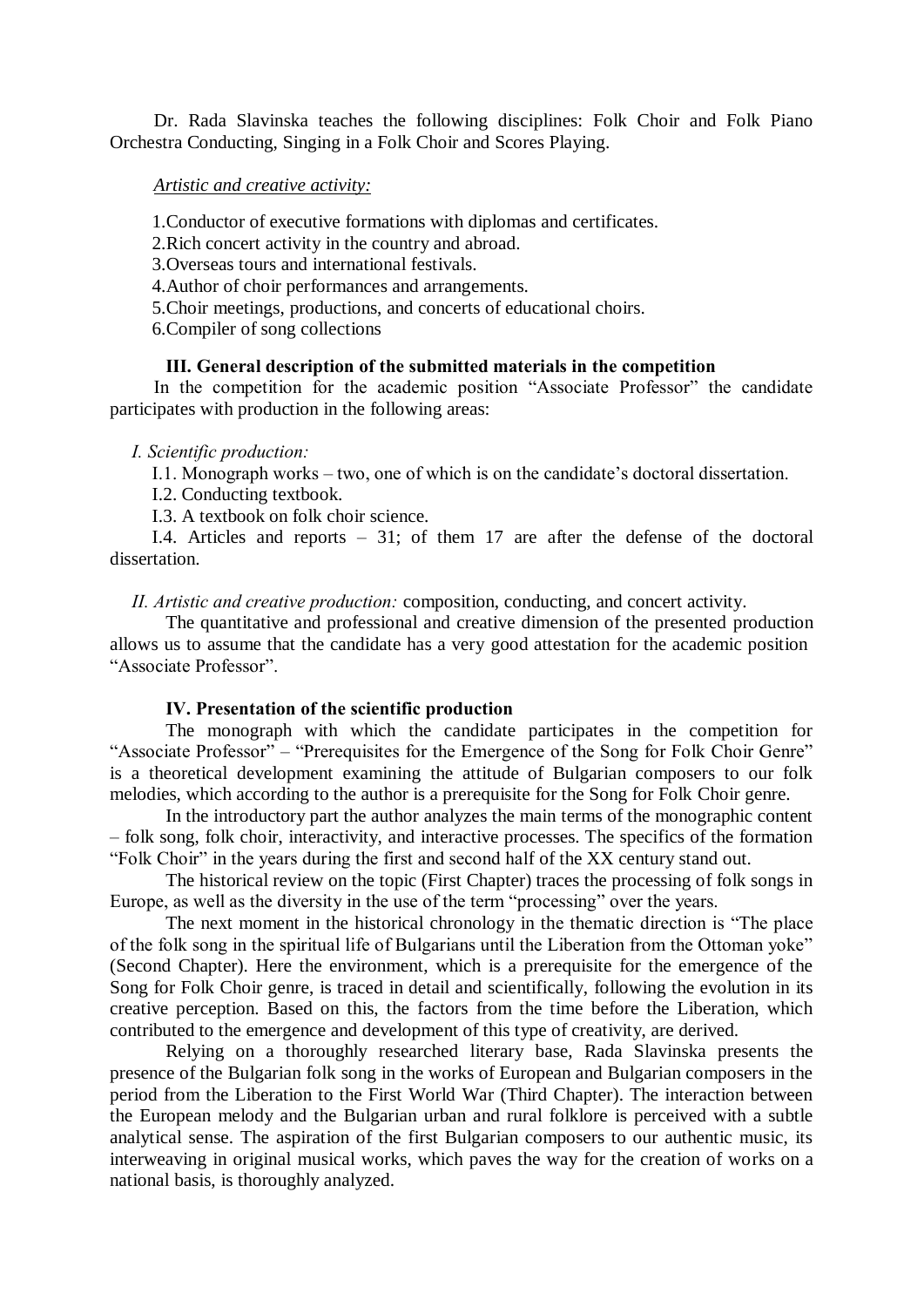The use of the Bulgarian folk melody in the compositional work in the years between the two World Wars is also traced (Fourth Chapter). Quite logically, the author concludes with "First steps in the official public statement of the musical folklore" (Fifth Chapter).

The separate sections of the successive analysis of musical and historical events, creating conditions for the emergence of the Song for Folk Choir genre, convincingly present the interweaving of our authentic folklore in original musical works and quite appropriately summarize the prerequisites for this. Insightful analytical considerations in the thematic area are realized. Structured in this way, the monographic work of Dr. Rada Slavinska rightly stands out for its scientific value.

# **V. Publications participating in the competition**

The candidate in the announced competition presents 31 publications, 17 of which realized after the defense of the doctoral dissertation. The publications are presented in the Musical Horizons Magazine, the Art-Spectrum Academic Cultural and Information Publication, the Spring Scientific Readings at Prof. Asen Diamandiev Academy of Music, Dance and Fine Arts, and mainly present touches on the work of prominent musicians.

# **VІ. Artistic and creative activity**

- 1. Participations in international festivals with the Evmolpeya Choir.
- 2. Concert activity with students.
- 3. Conductor of ensembles.
- 4. Compiler of collections of folk songs for folk choir and chamber ensembles.
- 5. Author's music.
- 6. Distinctions and awards diplomas, certificates, honorary plaques, 2 prizes

# **Conclusion**

The proposed scientific and artistic and creative production under the announced competition for "Associate Professor" at Prof. Asen Diamandiev Academy of Music, Dance and Fine Arts – Plovdiv outlines the following main contributions of the candidate:

- 1. A meaningful analytical study of the musical and historical event, predetermining the emergence of the Song for Folk Choir genre has been conducted.
- 2. Realization of a significant number of publications in specialized music editions.
- 3. Compilation of a significant number of collections of folk songs for folk choirs and chamber ensembles.
- 4. A rich artistic and creative production has been produced.

Based on the realized presentation, I believe that the candidate for the academic position "Associate Professor" Chief Assistant Dr. Rada Slavinska fully complies with the Act for the Development of the Academic Staff in the Republic of Bulgaria. In view of this, my assessment of the participation of Chief Assistant Dr. Rada Slavinska in the competition for occupation of the academic position "Associate Professor" is **POSITIVE**.

The proposed scientific work, the achieved scientific results, the contributing moments, and the artistic and creative and teaching activity give me reason to convincingly recommend to the esteemed scientific jury to award the candidate a **POSITIVE ASSESSMENT**, as well as to propose to the Faculty Council at the Faculty of Music Folklore and Choreography at Prof. Asen Diamandiev Academy of Music, Dance and Fine Arts – Plovdiv to choose the candidate Chief Assistant Dr. Rada Borislavova Slavinska for the position of "Associate Professor" under Higher Education field 8 "Arts", Professional field 8.3 "Music and Dance Arts" ("Folk Choir Singing with Choir Science").